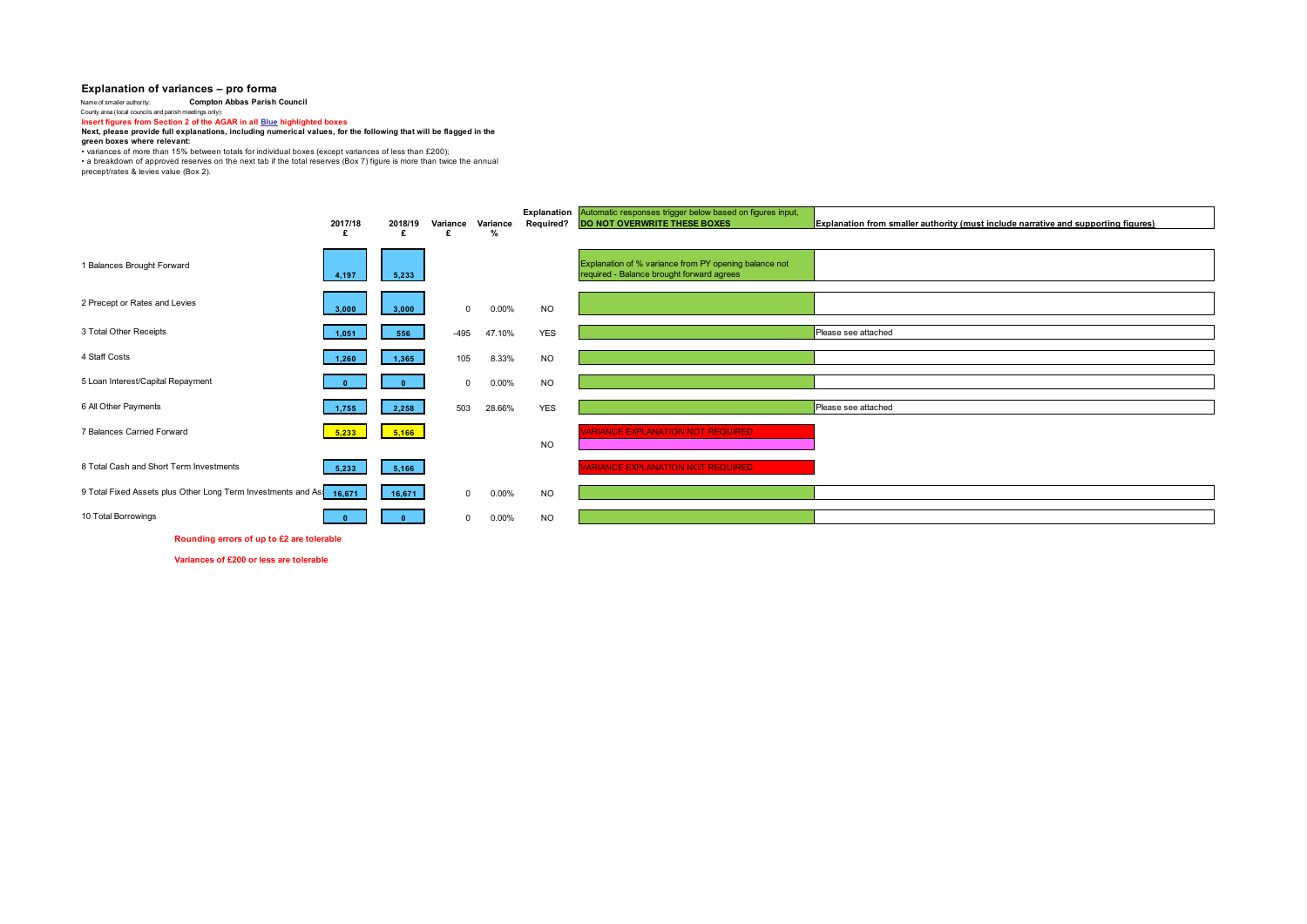## Explanation of Variances

| 3. Total other receipts  | 2017/18 | 2018/19  | <b>Comments</b>                                                                                                                                                                                                                                                                                                                                                                                                                     |
|--------------------------|---------|----------|-------------------------------------------------------------------------------------------------------------------------------------------------------------------------------------------------------------------------------------------------------------------------------------------------------------------------------------------------------------------------------------------------------------------------------------|
|                          | 1051    | 556      |                                                                                                                                                                                                                                                                                                                                                                                                                                     |
|                          |         |          |                                                                                                                                                                                                                                                                                                                                                                                                                                     |
| Grants received          | 731     | 400      | In 2017/18 the PC received a grant for a new website - £731. The website was<br>paid for in 2018/19 - £500 (ex VAT) and the Clerk was compensated for her<br>time - £105. The balance of the grant will be used as a contribution to the costs<br>of the website going forward. In 2018/19 the PC received a grant from CPRE<br>as a contribution to the purchase of a fingerpost. The fingerpost has not as yet<br>been purchased. |
| Compensation Lloyds bank | 291     | $\Omega$ | In 2017/18 the PC changed the signatories on the bank account. The PC<br>received compensation because of delays and the loss of papers on the part of<br>the bank.                                                                                                                                                                                                                                                                 |
| Cancelled cheque         | 29      | 0        | A cheque issued in 2016/17 was cancelled in 2017/18 and accordingly was<br>added back into the income for 2017/18.                                                                                                                                                                                                                                                                                                                  |
| <b>VAT</b>               | 0       | 156      | The VAT reclaim for 2017/18 was not paid until June 2018. In 2018/19 the<br>major VAT reclaim was for £100 being the VAT paid on the costs of the new<br>website.                                                                                                                                                                                                                                                                   |
| Total                    | 1051    | 556      |                                                                                                                                                                                                                                                                                                                                                                                                                                     |

| 6. All other payments               | 2017/18 | 2018/19 |                                                                                                                                                     |
|-------------------------------------|---------|---------|-----------------------------------------------------------------------------------------------------------------------------------------------------|
|                                     | 1755    | 2258    |                                                                                                                                                     |
|                                     |         |         |                                                                                                                                                     |
| Website                             |         | 600     | The main expense in 2018/19 was the costs of the new website.                                                                                       |
| Fanners<br>Field/maintenance/mirror | 860     | 1045    | In 2017/18 in addition to the general maintenance of Fanner's Field - £490<br>some additional work was done - £220 and the playground equipment was |